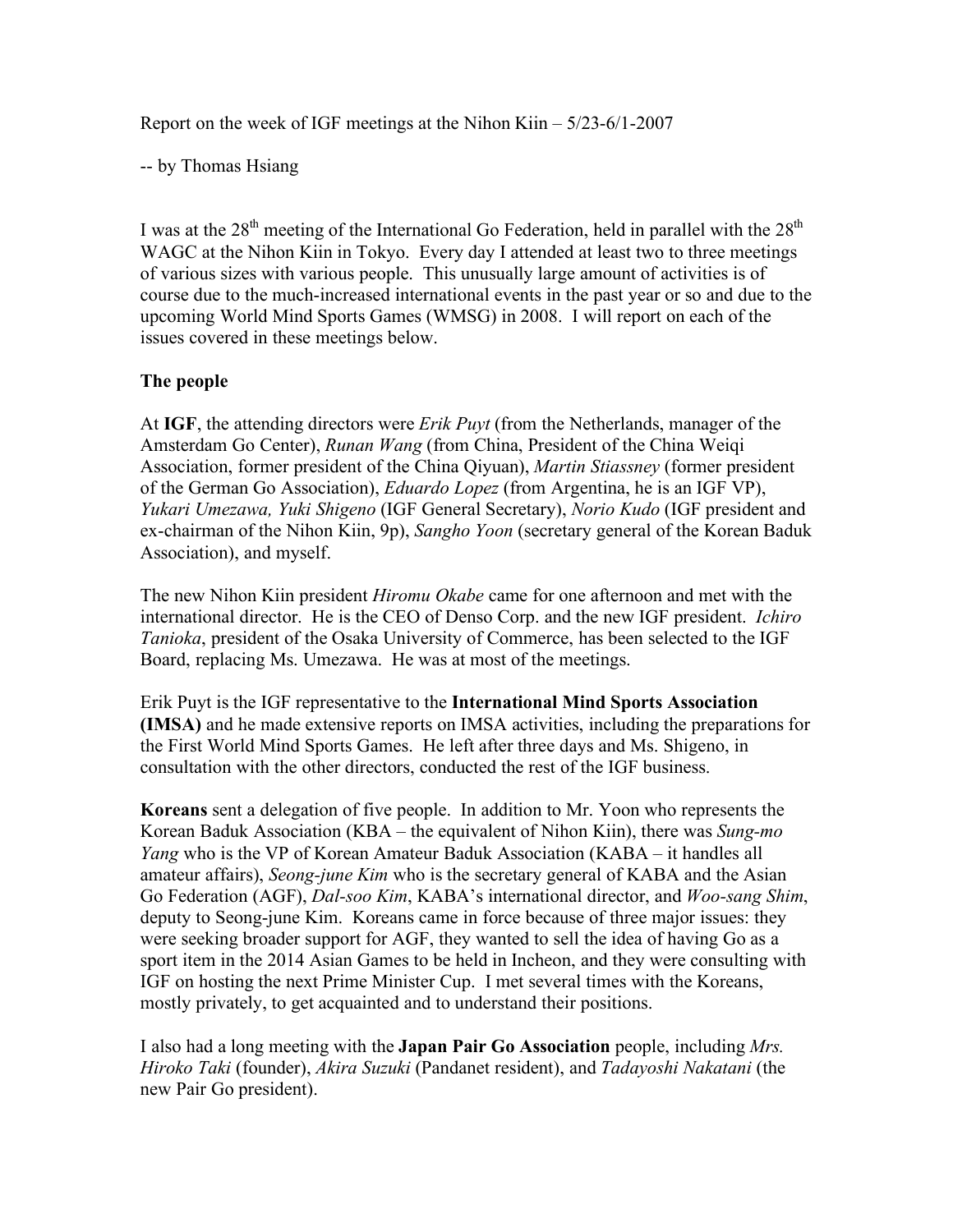### **IGF and WAGC**

IGF has been changing in recent years to give much more voice to the non-Japanese members. For the Olympic movement and for IGF's relation with Pair Go, the western directors are handling most of the issues. This year, for the first time, a Japanese director was elected who has no ties with the Nihon Kiin. Mr. Tanioka, a university president and previously the president of the Japanese bridge association, is brought on specifically to cooperate with the western directors in dealing with IMSA and IOC.

The IGF membership has now grown to 70. The newest member is actually a restored membership of the Philippines Go Association (they were expelled in 2004). Two prospective members may join in the next few years, Greece and Brunei. Brunei actually will be the first country to benefit from a new IGF initiative that will send Go education teams to help regions develop Go clubs and players.

WAGC is for the first time not principally supported by Japan Air Line. Even the championship cup is no longer called JAL Cup! Toyota-Denso and the Chiyoda District Government are now the #1 and #2 supporters. There is talk that future WAGC's may be held primarily in Tokyo, instead of rotating through cities, to save money.

### **The World Mind Sport Games (WMSG)**

As reported by me in the past three years, the IMSA group was formed to unite bridge, chess, draughts, and go with the specific goal of organizing an Olympic-style mind-sport competition. During the past year, intensive negotiations with the Chinese Sports Ministry and the Beijing City Government have led to a commitment by the Chinese to host the first WMSG in October, 2008, following the Summer Olympic Games in August and the Paralympics in September. The last piece of Chinese support actually came in during the week while we met in Tokyo.

In addition to the four founding sports, poker and Chinese chess (xiang-qi) have also asked to join IMSA and WMSG. For now, they are not accepted.

The big issue is now fund-raising. It is estimated that the WMSG will cost US\$ 10 to 15 millions to run. IMSA is now in the process of seeking 10 sponsors each contributing \$1 to 2 M. Of this, Go is expected to come up with 10% of the total. The Asian members of IGF will take up the primary fund-raising responsibility. IMSA has prepared a presentation slide show for use in fund-raising; I have a copy of this power-point file and it is part of the attachment to this report.

At the urge of IGF, IMSA has set the date of September 30, 2007, for deciding on whether to hold the Games and how big a scale the Games will be. The Koreans have tentatively agreed to host a special IGF Directors' meeting in October, 2007, to assess the status of WMSG.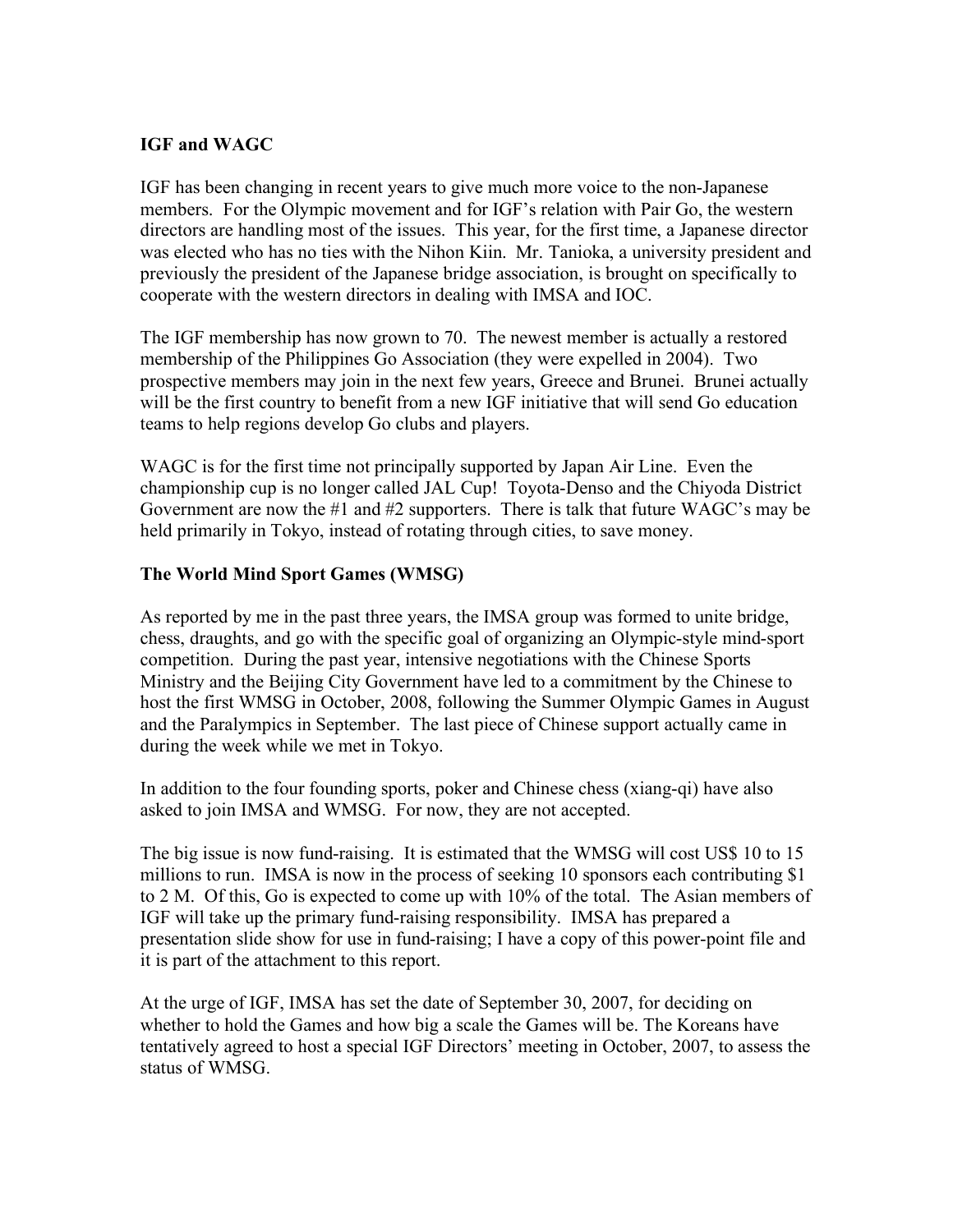As envisioned now, the Go part of the WMSG will consist of team competition (32 teams, 3 players and 1 back-up each), pair competition (32 pairs), and individuals (48 players) in three rounds of medal competitions lasting a total of 10 days. AGA's part will include 4 team/individual players and one mixed pair. Quite possibly the travel and living expenditures for all the players will be borne by IMSA.

Martin Stiassney and I were asked to form a working group to design a budget for the Go part of the WMSG.

# **The Asian Games**

In 2010, the Asian Games will be held in Guangzhou. The city government of Guangzhou pushed for and had gotten agreement for Go to replace Chess as one of the competition items (for the 2006 Asian Games held in Qatar, Chess was included). However, through an unlikely sequence of comical errors by the Guangzhou government officials and some clever maneuvers by the Indian NOC, chess and cricket were reinserted at the last moment to compensate the Indians who lost the bid for the 2010 Games. We of course asked the Chinese Sports Ministry for help. It turned out that they could not intercede because both chess and go are under their jurisdiction and the ministry leaders could not appear to be preferential to go!

So, the fate of Go in Asian Games is now in the Koreans' hands. The 2014 Games will be held at Incheon, and the Koreans "guaranteed" that they would see to it that Go is brought in. They were so confident that they actually formed the Asian Go Federation (AGF) to handle the Asian Games.

AGF was born during the first Prime Minister Cup in 2006. (Dae-yul Kim was the AGA representative to this event; presumably he had reported on this). The problem was that China and Japan declined to join AGF! These two countries, along with Taiwan, preferred to have IGF handle the matter rather than through a new organization. This came as a big embarrassment to the Koreans; and it was the main reason they sent so many people this time to the IGF meeting. The upshot was that KABA, which is the parent organization of AGF, agreed to place AGF under the wings of IGF so that the Chinese and Japanese non-participation has now become a non-issue.

## **The second Prime Minister Cup**

The KABA officials brought the good news that the Prime Minister Cup will be held for the second time, October 9-16, 2007, in the city of Suwan. All IGF members will be invited just as in 2006. The IGF members are also urged to start the selection process for their representatives soon.

## **North Koreans**

North Korea did not send any representatives this time. The reason was that the Japanese Ministry of Foreign Affairs asked them to use "North Korea", rather than DPR Korea, as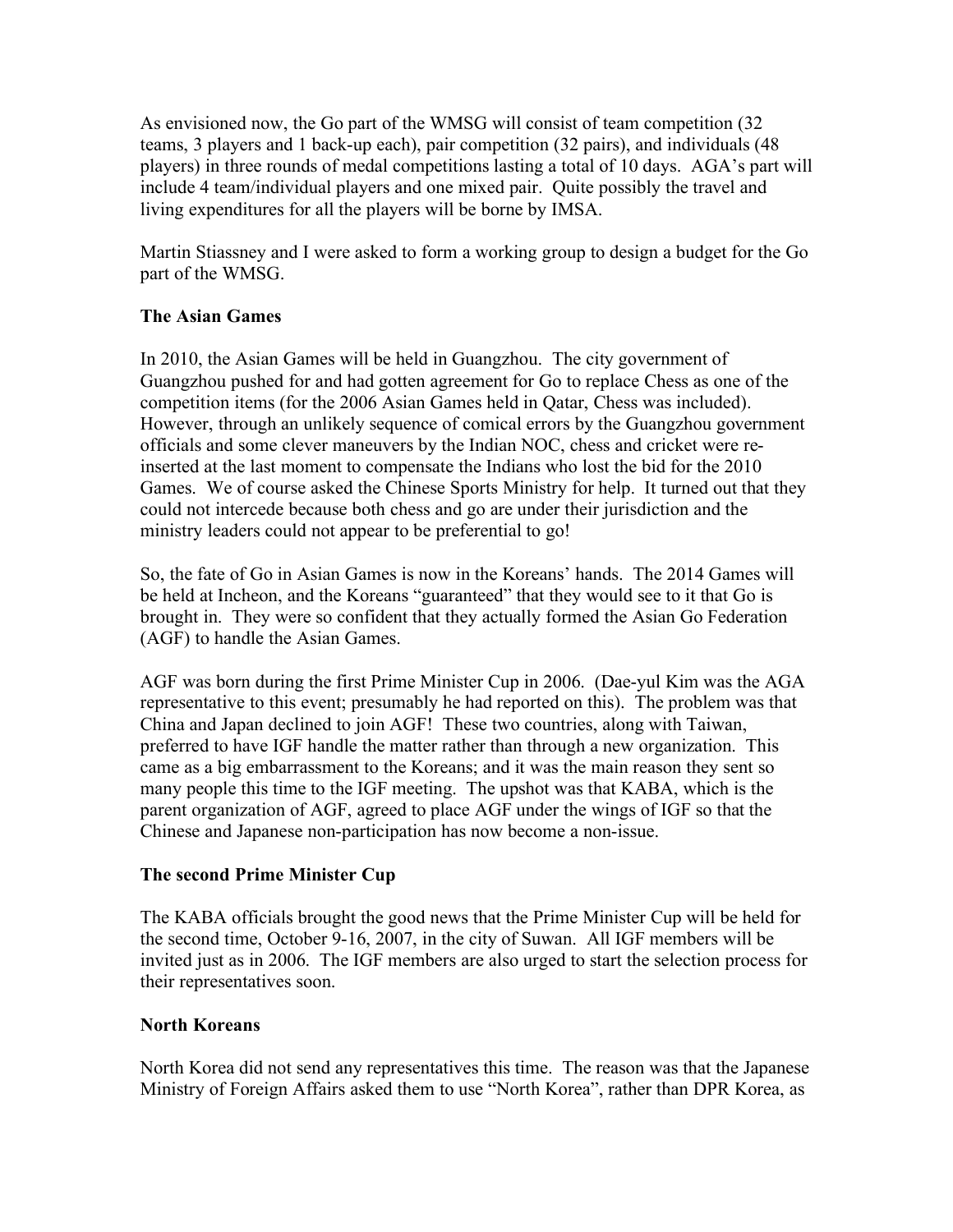their name and not to use their national flag. This was presumably a punishment for the North Korean development of nuclear weapons. Interestingly go was chosen as the venue of punishment, because it is the sport that matters most to the North Koreans, even more than soccer. The North Koreans were furious and complained to IOC; the IOC was on their side and in turn complained to the Japanese government.

For IGF, we really could not fight the Japanese government because of visa issues. Mr. Wang (China) and I came up with an alternative strategy, suggesting an IGF resolution that would preserve DPR Korea as the official name for the North Korean membership in IGF, but leave the visa issue to Japan Air Line and the Foreign Ministry. This resolution was accepted and passed.

## **The World Pair Go Federation**

The Japan Pair Go Association invited several of the IGF Directors (Puyt, Stiassney, Wang, and myself) separately for meetings to ask our help in establishing the World Pair Go Federation (WPGF).

The International Pair Go Tournament is in its  $18<sup>th</sup>$  year and its primary sponsors, Mr. and Mrs. Taki of NKB Corporation, are quite pleased about the progress of pair go and wish to have a formal international pair-go organization for promoting the game and hosting the annual competition. WPGF was hence conceived and now carries an added significance that it will host the 2008 international competition in Beijing as part of the World Mind Sports Games.

From IGF's perspective, there are both positives and negatives. The contribution from NKB can in a big way solve the fund-raising problem for Go and will in fact be the first real monetary commitment to the WMSG event from any of the mind sports. This would give go a very good PR. On the other hand, IGF is also concerned that the Pair Go Federation would negotiate directly with IMSA, bypassing IGF. There was a well-known fight between Nihon Kiin and the Taki's because of the Go server issues. As a result, Suzuki and Taki are both quite hostile toward the Nihon Kiin members of IGF Board, prompting IGF's concerns.

The Japan Pair Go Association this year will write directly to the IGF member countries to invite them, instead of letting IGF handle the invitations. This particularly did not sit well with IGF Director Eduardo Lopez, who has traditionally handled all of the pair go invitations to the Latin American countries through his affiliation with the Ibero-American Go Federation. He is asking the European Go Federation to join him and ask their members to refuse direct contact with the Japan Pair Go Association and to refuse joining the WPGF. Martin Stiassney volunteered to transmit this request to EGF. However, I personally doubt very much that EGF will go along with this request.

For AGA, we need to develop a position on how to handle this matter. While we should respect IGF's wishes, we also have to take into consideration the fact that we have benefited greatly over the years from the good will and friendship of the Taki's. We have